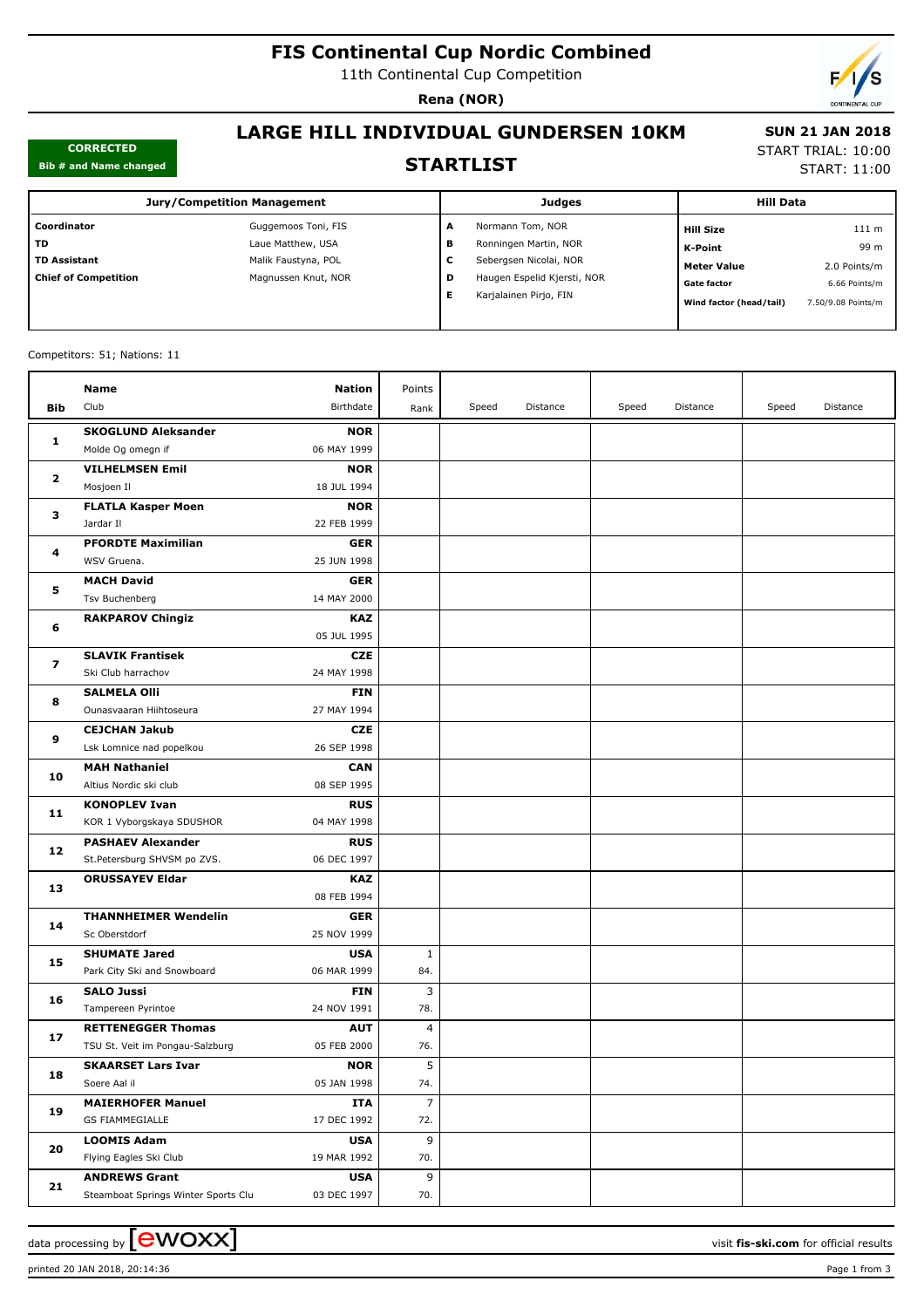## **FIS Continental Cup Nordic Combined**

11th Continental Cup Competition

**Rena (NOR)**



#### **LARGE HILL INDIVIDUAL GUNDERSEN 10KM**

#### **STARTLIST**

 **SUN 21 JAN 2018** START TRIAL: 10:00

START: 11:00

|     | Name<br><b>Nation</b>                                                              | Points     |       |          |       |          |       |          |
|-----|------------------------------------------------------------------------------------|------------|-------|----------|-------|----------|-------|----------|
| Bib | Club<br>Birthdate                                                                  | Rank       | Speed | Distance | Speed | Distance | Speed | Distance |
|     |                                                                                    |            |       |          |       |          |       |          |
| 22  | <b>TILLER Simen</b><br><b>NOR</b>                                                  | 10         |       |          |       |          |       |          |
|     | 26 NOV 1995<br>Moelven                                                             | 69.        |       |          |       |          |       |          |
| 23  | <b>KVARSTAD Simen</b><br><b>NOR</b>                                                | 12         |       |          |       |          |       |          |
|     | Byaasen Il<br>23 MAR 2000                                                          | 68.        |       |          |       |          |       |          |
| 24  | <b>SKOGLUND Andreas</b><br><b>NOR</b>                                              | 13         |       |          |       |          |       |          |
|     | Molde Og omegn if<br>22 MAR 2001                                                   | 66.        |       |          |       |          |       |          |
| 25  | <b>GIANMOENA Luca</b><br><b>ITA</b>                                                | 13         |       |          |       |          |       |          |
|     | LAVAZE' VARENA<br>16 NOV 1997                                                      | 66.        |       |          |       |          |       |          |
| 26  | <b>ABRAMOV Konstantin</b><br><b>RUS</b>                                            | 16         |       |          |       |          |       |          |
|     | Moskovskaya Obl. GBU TSOVS<br>29 JUN 1997                                          | 63.        |       |          |       |          |       |          |
| 27  | <b>MRAZ Noa Ian</b><br><b>AUT</b>                                                  | 16         |       |          |       |          |       |          |
|     | SG Klagenfurt-Kaernten<br>17 OCT 1996                                              | 63.        |       |          |       |          |       |          |
| 28  | <b>KOPP Tim</b><br><b>GER</b>                                                      | 19         |       |          |       |          |       |          |
|     | VSC Klingenthal<br>11 FEB 1999                                                     | 59.        |       |          |       |          |       |          |
| 29  | <b>BURAAS Lars</b><br><b>NOR</b>                                                   | 20         |       |          |       |          |       |          |
|     | Hurdal II<br>17 JAN 1995                                                           | 58.        |       |          |       |          |       |          |
| 30  | <b>MASTIEV Samir</b><br><b>RUS</b>                                                 | 22         |       |          |       |          |       |          |
|     | Ekaterinburg Dinamo<br>13 JAN 1993                                                 | 56.        |       |          |       |          |       |          |
| 31  | <b>ZEMAN Martin</b><br><b>CZE</b>                                                  | 24         |       |          |       |          |       |          |
|     | ASO Dukla Liberec<br>01 JUL 1993                                                   | 53.        |       |          |       |          |       |          |
| 32  | <b>TERZER Dominik</b><br><b>AUT</b>                                                | 27         |       |          |       |          |       |          |
|     | Nordic Team Absam-Tirol<br>19 SEP 1999                                             | 51.        |       |          |       |          |       |          |
| 33  | <b>DEUSCHL Christian</b><br><b>AUT</b>                                             | 37         |       |          |       |          |       |          |
|     | Nordic Team Absam-Tirol<br>20 APR 1997                                             | 45.        |       |          |       |          |       |          |
| 34  | <b>HAHN Martin</b><br><b>GER</b>                                                   | 40         |       |          |       |          |       |          |
|     | VSC Klingenthal<br>06 MAY 1997                                                     | 44.        |       |          |       |          |       |          |
| 35  | <b>USA</b><br><b>FLETCHER Taylor</b>                                               | 50         |       |          |       |          |       |          |
|     | Steamboat Springs Winter Sports Clu<br>11 MAY 1990                                 | 41.        |       |          |       |          |       |          |
| 36  | <b>NOR</b><br><b>OFTEBRO Einar Luraas</b>                                          | 53         |       |          |       |          |       |          |
|     | Jardar II<br>06 AUG 1998                                                           | 40.        |       |          |       |          |       |          |
| 37  | <b>OFTEBRO Jens Luraas</b><br><b>NOR</b>                                           | 78         |       |          |       |          |       |          |
|     | Jardar II<br>21 JUL 2000                                                           | 34.        |       |          |       |          |       |          |
| 38  | <b>GERSTGRASER Paul</b><br><b>AUT</b>                                              | 94         |       |          |       |          |       |          |
|     | 22 MAY 1995<br>SV Schwarzach-Salzburg                                              | 28.        |       |          |       |          |       |          |
| 39  | <b>JPN</b><br>YAMAMOTO Ryota                                                       | 106        |       |          |       |          |       |          |
|     | Waseda Unv.<br>13 MAY 1997                                                         | 25.        |       |          |       |          |       |          |
| 40  | <b>KIMURA Kodai</b><br><b>JPN</b><br>Hanawa High School<br>06 JUN 2001             | 120<br>24. |       |          |       |          |       |          |
|     | <b>JPN</b>                                                                         | 127        |       |          |       |          |       |          |
| 41  | <b>SHIMIZU Aguri</b><br>Euglena Ski Club<br>09 MAR 1992                            | 20.        |       |          |       |          |       |          |
|     | <b>SONEHARA Go</b><br>JPN                                                          | 150        |       |          |       |          |       |          |
| 42  | Tokyo Biso Kogyo Corp.Ski Club<br>01 OCT 1993                                      | 16.        |       |          |       |          |       |          |
|     |                                                                                    |            |       |          |       |          |       |          |
| 43  | <b>RUNGGALDIER Lukas</b><br>ITA<br><b>GS FIAMMEGIALLE</b><br>31 JUL 1987           | 158<br>15. |       |          |       |          |       |          |
|     |                                                                                    |            |       |          |       |          |       |          |
| 44  | <b>DENDA Hidefumi</b><br>JPN<br>Waseda Unv.<br>16 DEC 1997                         | 167<br>14. |       |          |       |          |       |          |
|     |                                                                                    |            |       |          |       |          |       |          |
| 45  | <b>FRITZ Martin</b><br><b>AUT</b><br>WSV Murau-Steiermark<br>24 OCT 1994           | 251<br>9.  |       |          |       |          |       |          |
|     |                                                                                    |            |       |          |       |          |       |          |
| 46  | <b>FLASCHBERGER Bernhard</b><br><b>AUT</b><br>TSU St. Veit-Salzburg<br>06 JUL 1996 | 256<br>8.  |       |          |       |          |       |          |
|     |                                                                                    |            |       |          |       |          |       |          |
| 47  | <b>WELDE David</b><br><b>GER</b><br>SC Sohland<br>15 APR 1994                      | 257<br>7.  |       |          |       |          |       |          |
|     |                                                                                    |            |       |          |       |          |       |          |

data processing by **CWOXX** and  $\overline{A}$  and  $\overline{B}$  wisit **fis-ski.com** for official results

**CORRECTED Bib # and Name changed**